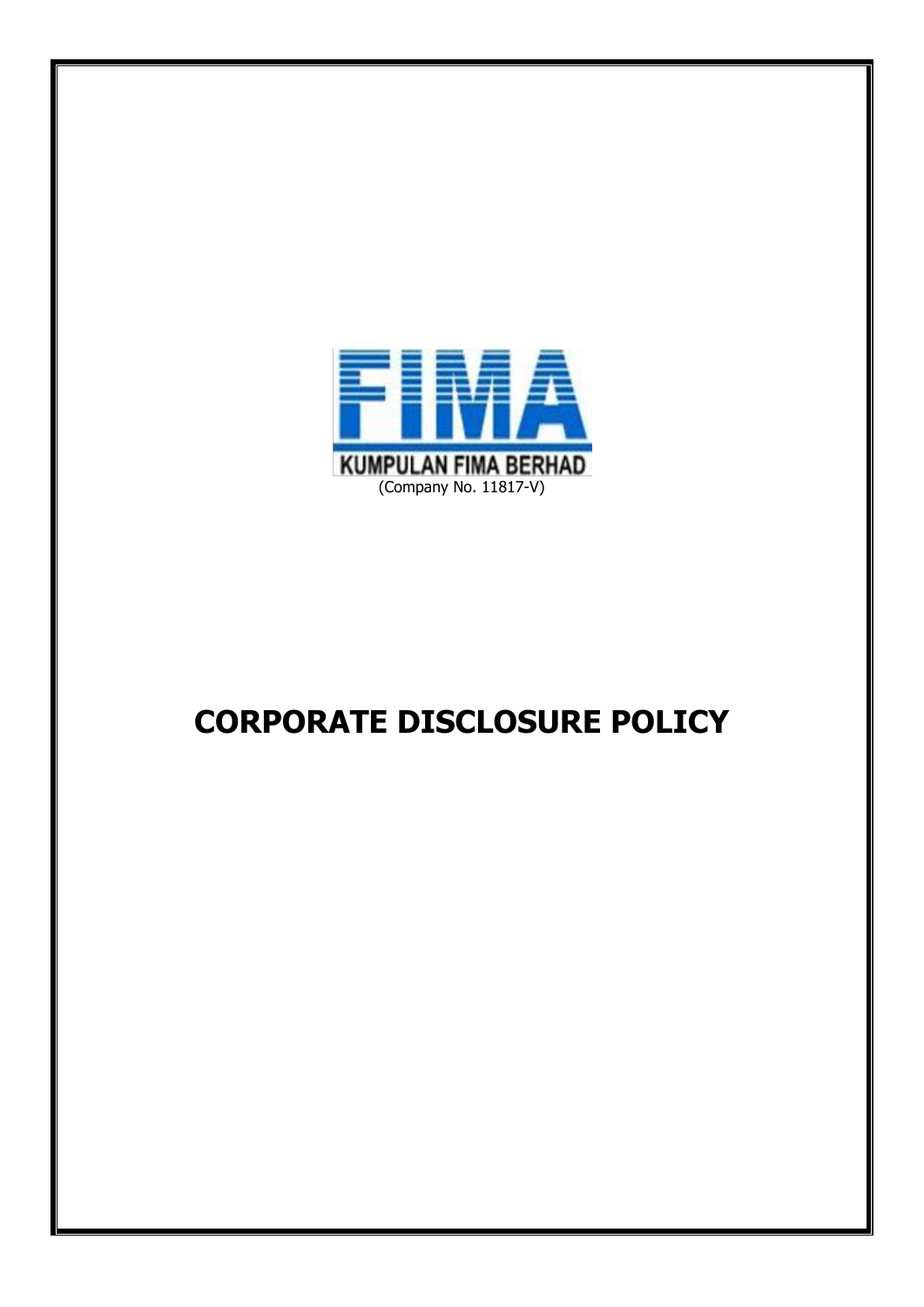# **KUMPULAN FIMA BERHAD CORPORATE DISCLOSURE POLICY**

# **CONTENTS**

|     |                                                                              |                                                            | <u>Page</u> |
|-----|------------------------------------------------------------------------------|------------------------------------------------------------|-------------|
| 1.  | <b>INTRODUCTION</b>                                                          |                                                            | 2           |
| 2.  | <b>OBJECTIVES</b>                                                            |                                                            | 2           |
| 3.  | SCOPE AND APPLICATION OF THE DISCLOSURE POLICY                               |                                                            | 2           |
| 4.  | STRUCTURE OF THE DISCLOSURE POLICY                                           |                                                            |             |
|     | А.                                                                           | Members of the Disclosure Committee                        | 3           |
|     | В.                                                                           | Functions and Responsibilities of the Disclosure Committee | 3           |
|     | C.                                                                           | Authorised Spokesperson(s)                                 | 3           |
| 5.  |                                                                              | MAINTAINING CONFIDENTIALITY                                | 4           |
| 6.  | MATERIAL INFORMATION                                                         |                                                            | 4           |
| 7.  | WITHHOLDING OF MATERIAL INFORMATION                                          |                                                            | 6           |
| 8.  | <b>DISCLOSURE PRINCIPLES</b>                                                 |                                                            | 6           |
| 9.  | PUBLIC DISCLOSURE MATERIALS                                                  |                                                            | 6           |
| 10. | PROCEDURES FOR DISCLOSURE                                                    |                                                            | 7           |
| 11. | MISREPRESENTATIONS AND ACCIDENTAL DISCLOSURE                                 |                                                            | 7           |
| 12. | UNUSUAL MARKET ACTIVITY                                                      |                                                            | 7           |
| 13. | <b>MARKET RUMOURS</b>                                                        |                                                            | 7           |
| 14. | <b>INSIDER TRADING</b>                                                       |                                                            | 8           |
| 15. | COMMUNICATIONS WITH FINANCIAL ANALYSTS, MEDIA AND INVESTING<br><b>PUBLIC</b> |                                                            | 8           |
| 16. | <b>REVIEWING ANALYST REPORTS</b>                                             |                                                            | 9           |
| 17. | CONSEQUENCES OF NON-COMPLIANCE WITH THIS POLICY                              |                                                            |             |
| 18. | REVIEW OF POLICY                                                             |                                                            |             |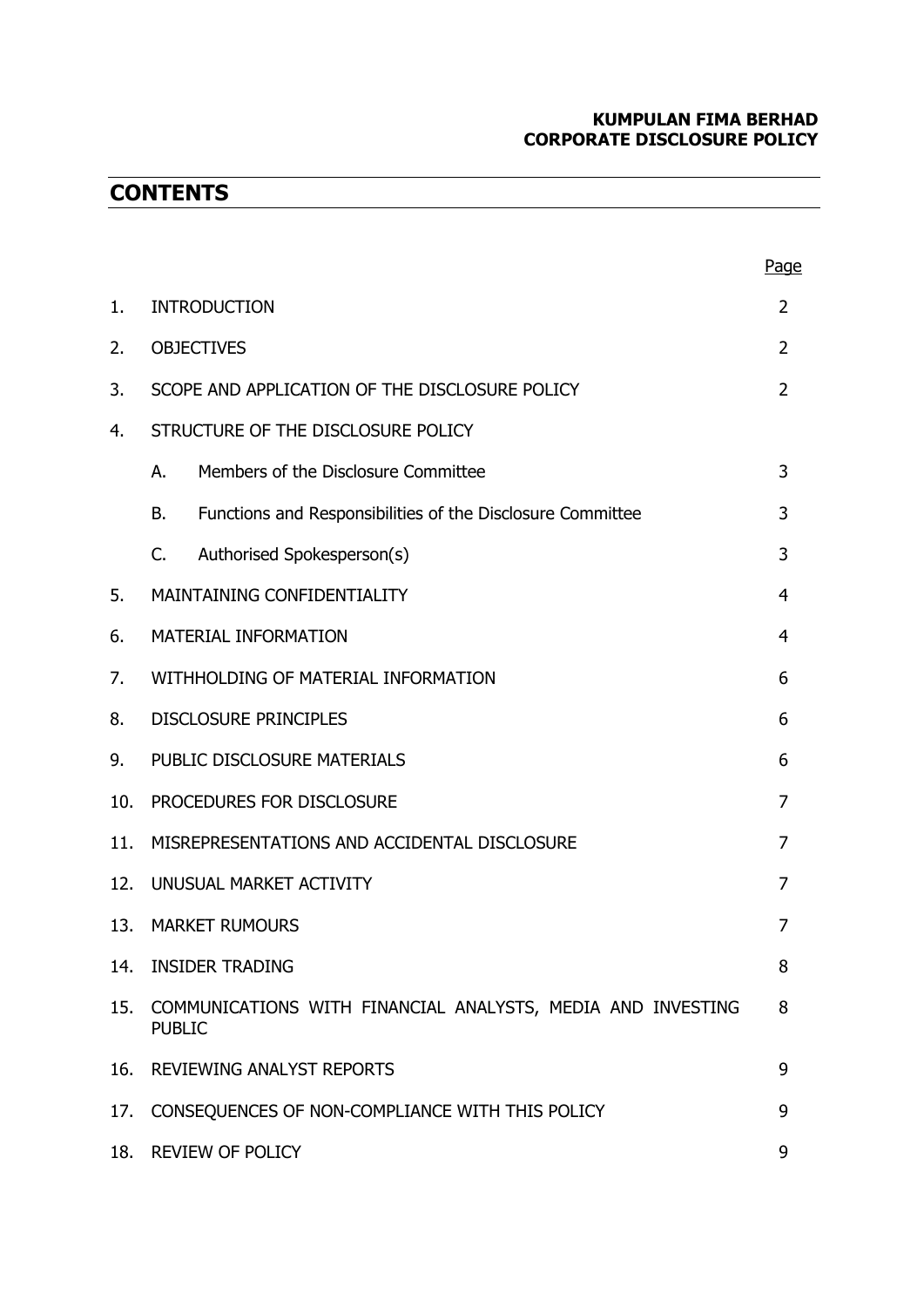# **1. INTRODUCTION**

Kumpulan Fima Berhad ("KFima" or "the Company") is committed to provide its shareholders, stakeholders, investors and the public in general with comprehensive, accurate and quality information on timely basis to enable them in making informed investment decisions. The purpose of this Policy is to develop and maintain an established framework for making disclosure of corporate information on the Company.

# **2. OBJECTIVES**

The objectives of this Corporate Disclosure Policy ("Disclosure Policy") are as follows:

- (i) To raise awareness and provide guidance to the Board of Directors ("Board"), Management and employees on the Company's disclosure requirements and procedures/policies;
- (ii) To provide guidance and policies in disseminating corporate information to, and in dealing with shareholders, stakeholders, analysts, media, regulators and the investing public;
- (iii) To ensure compliance with all applicable legal and regulatory requirements on disclosure of material corporate information; and
- (iv) To build good investor relations with the investing public that inspires trust and confidence.

#### **3. SCOPE AND APPLICATION OF THE DISCLOSURE POLICY**

This Disclosure Policy applies to the conduct of all Directors, Management, employees, advisors and service providers/contractors, where applicable of the Company and its subsidiaries ("the Group"). For subsidiaries in other countries in which the Group operates, this Disclosure Policy, where applicable, is to be read appropriately in accordance with the relevant legislation, if any, and are also advised to adhere to the internal practices for all disclosures.

This Disclosure Policy covers, but is not limited to the followings:

- (i) Disclosure documents as required to be filed with the regulators;
- (ii) Financial and non-financial disclosures;
- (iii) Press releases;
- (iv) Letter to shareholders;
- (v) Presentations by senior management;
- (vi) Information contained on the Company's website and other electronic communications;
- (vii) Interviews with media;
- (viii) News conferences; and
- (ix) Any other dealings with the general public.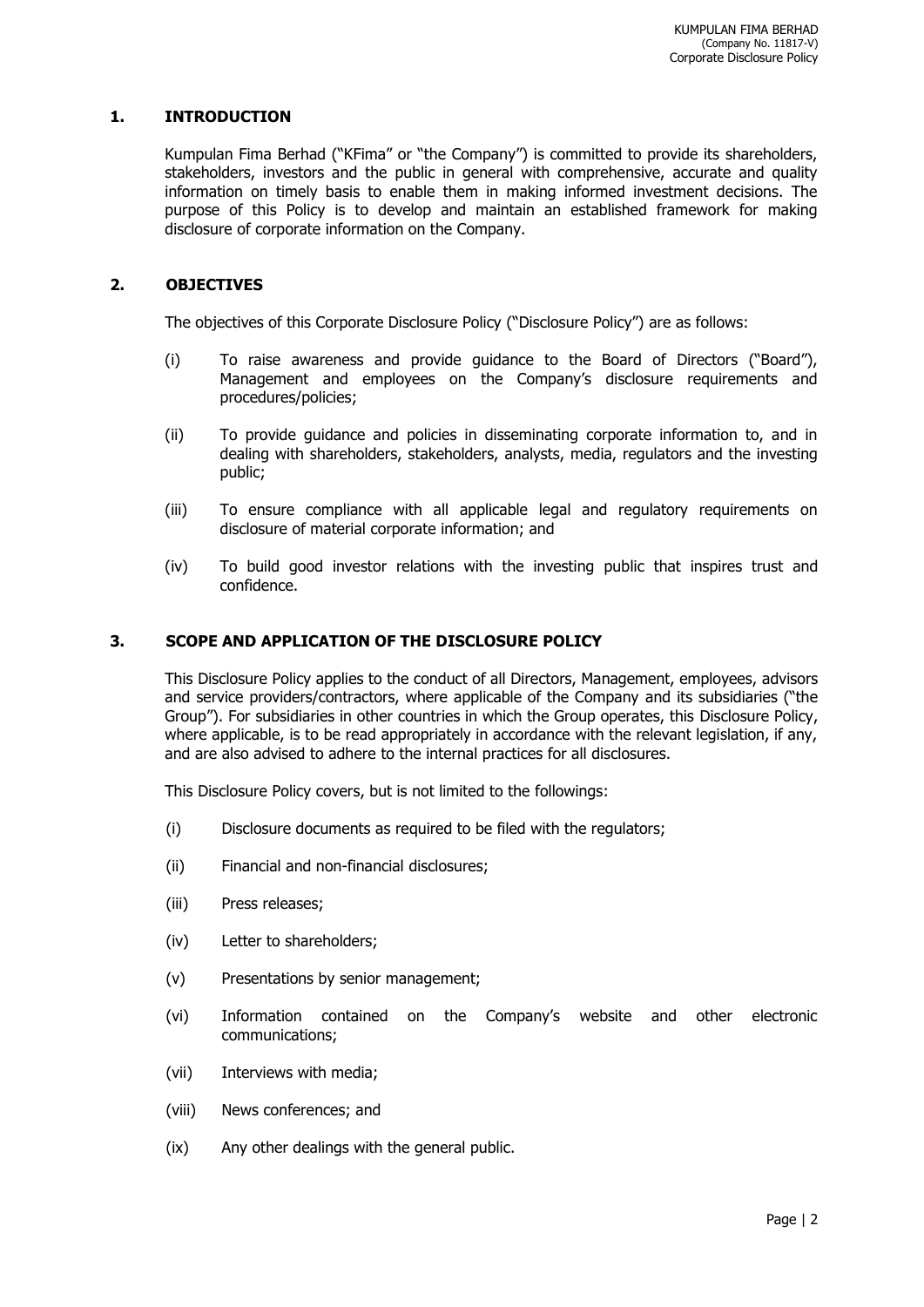This Disclosure Policy does not apply to communication made in the ordinary course of business of the Company and its subsidiaries not involving material information.

#### **4. STRUCTURE OF THE DISCLOSURE POLICY**

The Board is ultimately responsible for ensuring that this Disclosure Policy is implemented effectively and consistently, and that the disclosure requirements as set out herein are strictly complied.

The implementation of the Disclosure Policy is delegated by the Board to the Disclosure Committee of the Company.

#### **A. The members of the Disclosure Committee are as follows:**

- (i) Group Managing Director ("Group MD");
- (ii) Chief Financial Officer;
- (iii) Company Secretaries; and
- (iv) Any other member of senior management as may be appointed by the Group MD.

The Chief Financial Officer shall be appointed as the Disclosure Committee Manager who shall be the primary contact person for the members and shall be responsible for the engagement of other Disclosure Committee members, as and when necessary to consider the matter at hand. In the event of his/her absence, any other duly appointed alternate may be contacted on matters pertaining to the Disclosure Policy.

#### **B. The functions and responsibilities of the Disclosure Committee include:**

- (i) Creating awareness and understanding of the disclosure requirements;
- (ii) Determining whether information is material information;
- (iii) Timely, complete and accurate disclosure of material information or event in accordance with Main Market Listing Requirements ("MMLR") of Bursa Malaysia and applicable securities laws;
- (iv) Implementing and monitoring of compliance with the Disclosure Policy and undertaking reviews of any violations, including assessment and implementation of appropriate consequences and remedial actions; and
- (v) Reviewing and updating the Disclosure Policy from time to time to ensure compliance with the MMLR of Bursa Malaysia and other applicable regulatory requirements.

#### **C. Authorised Spokesperson(s)**

- (i) The authorised spokesperson(s) for the Company is the Chairman and Group MD and any other appointed officers as may be authorised by the spokesperson(s).
- (ii) The authorised spokesperson(s) shall not disclose material information that has not been previously made public. He/she may, from time to time, respond to specific inquiries from the investment community or media.
- (iii) Directors, Management and employees of the Group other than the authorised spokesperson(s) shall not respond to inquiries from investment community or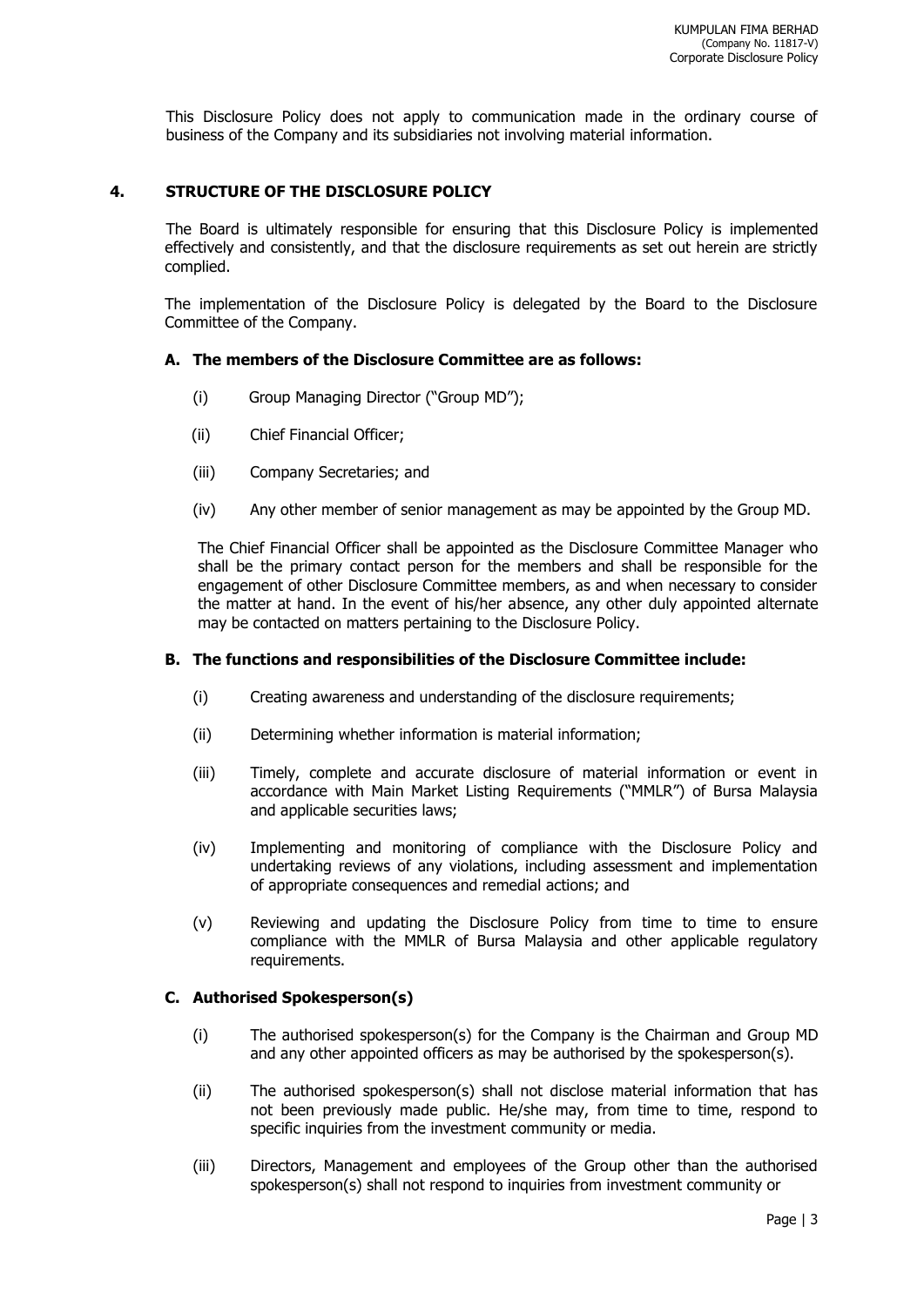media unless authorised to do so by the authorised spokesperson(s). All such queries should be referred to the authorised spokesperson(s).

(iv) If there is any doubt about the appropriateness of supplying information to an outside party, an employee of the Group should contact the authorised spokesperson(s) for advice.

#### **5. MAINTAINING CONFIDENTIALITY**

Any employee of the Group, who is privy to confidential corporate information is prohibited from communicating such information to anyone else, unless required in the ordinary course of business or required by law or as authorised by the Disclosure Committee. Efforts will be made to limit access to such confidential information to only those who "need to know" the information. In the event that outside parties are known to have undisclosed material information covering the Company/Group, they will be told/informed by the Disclosure Committee that they must not divulge such information to anyone else. Such outside parties may be requested to confirm their commitment to non-disclosure under a written confidentiality agreement with the Company as and when determined by the Company.

For prevention of misuse or inadvertent disclosure of material information, the following general procedures should be observed at all time:

- (i) Documents and files containing confidential information should be kept in a safe place or within the Company's secured IT system, with accessibility restricted to individuals who "need to know" in the necessary course of their work.
- (ii) Confidential matters should not be discussed in places where discussion may be overheard, including but not limited to, elevators, hallways, restaurants, restrooms, airplanes or taxis.
- (iii) If confidential matters must, of necessity or urgency, be discussed on wireless devices in public places, caution should be exercised by the participants.
- (iv) Visitors should be accompanied by Company personnel to ensure that they are not left alone in offices or sites containing confidential information.

#### **6. MATERIAL INFORMATION**

Material information is defined as any information (including material facts and material changes) relating to the business and affairs of the Company, which is reasonably expected to have a material effect on:

- (i) the market price, value of the KFima's securities, or activity in the trading of its securities; and
- (ii) a decision to buy, sell or continue holding the KFima's securities, which is made by and existing holder of those securities, or someone considering an investment in those securities.

Without limiting to the generality of the above paragraph, material information may also include information which:

- (i) concerns the Company's assets and liabilities, business, financial condition or prospects;
- (ii) relates to dealings with employees, suppliers, customers and others;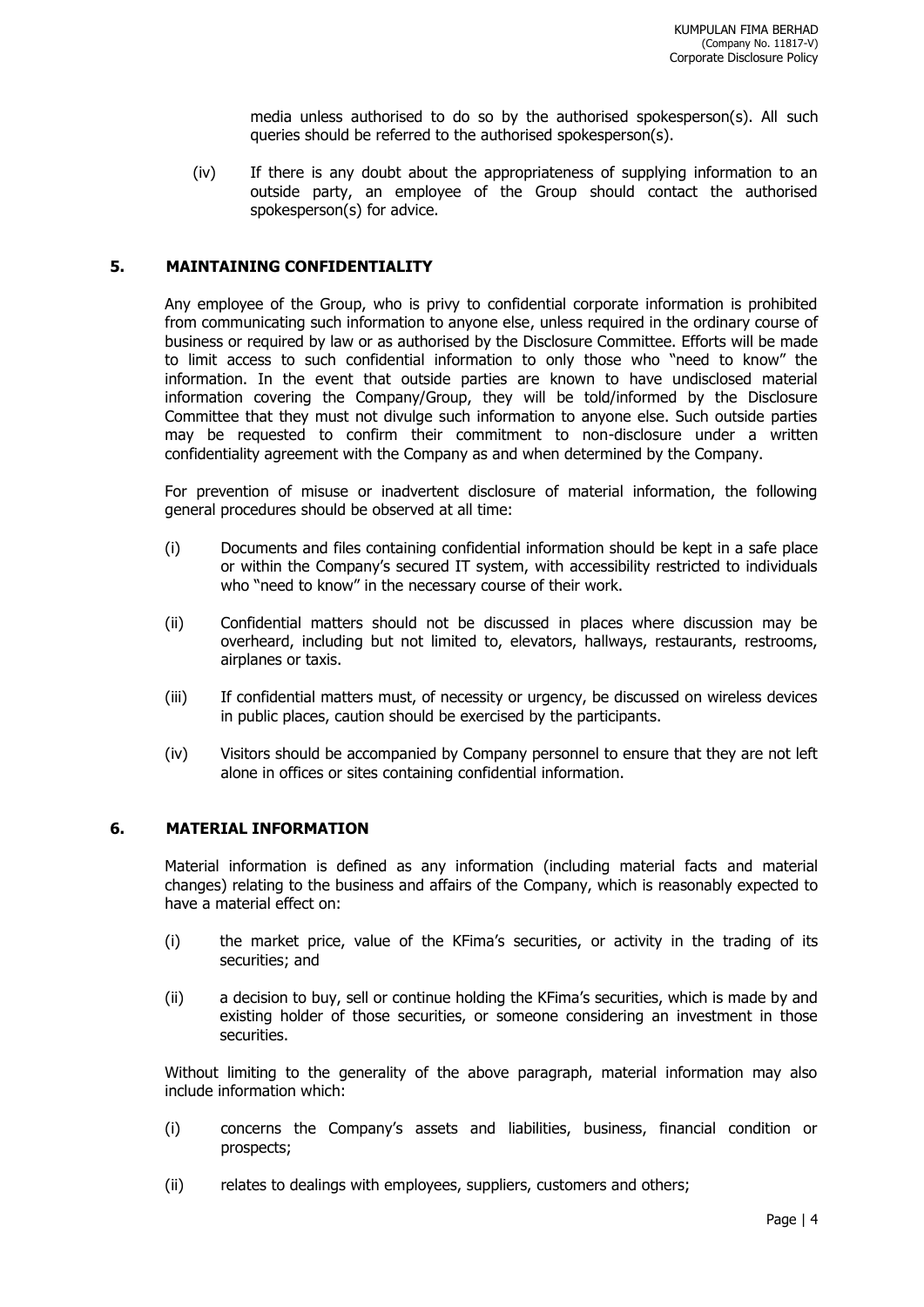- (iii) relates to any event affecting the present or potential dilution of the rights or interests of the Company's securities; or
- (iv) relates to any event materially affecting the size of the public holding of its securities.

The following are some examples of events which may require immediate disclosure as set out in the MMLR. It gives a general description of matters which would be regarded as material information. This list is not exhaustive, and is for guidance purposes only:

- (i) Quarterly Reports of interim financial results, and the Company's annual audited financial statements.
- (ii) Material changes in the Company's business or its strategy or investment plans.
- (iii) Other events that may be expected to have a material effect on the Company's operations, financial condition or future prospects.
- (iv) Significant borrowings and any ratings attached to those borrowings.
- (v) Any change in shareholders which might affect control of the Company.
- (vi) Any new issue of securities by the Company, or in the terms of its existing securities.
- (vii) Any information concerning dividends.
- (viii) Any reorganisation or reconstruction of the Company.
- (ix) Material litigation and court decisions.
- (x) Mergers, acquisitions and other major corporate developments.
- (xi) Any change in the composition of the Board of Directors of the Company.
- (xii) Any event of default in respect of a material financial obligation of the Company.
- (xiii) Introduction of material new products.

The following guidelines will be followed by the Company to fulfil its obligations to make immediate announcements of material information:

- (i) The Company will immediately announce events as set out in Paragraph 9.19 of the MMLR upon its occurrence;
- (ii) Where the materiality for an event or transaction can be quantified, the decision on materiality will be in accordance with the threshold of the percentage ratio set out in the MMLR; and
- (iii) Where the materiality for an event or transaction cannot be quantified, the Company will undertake a materiality assessment of the information before making an announcement. The factors to be considered in making the materiality assessment are:
	- (1) the anticipated impact of the information on the Group's entire scope of activities;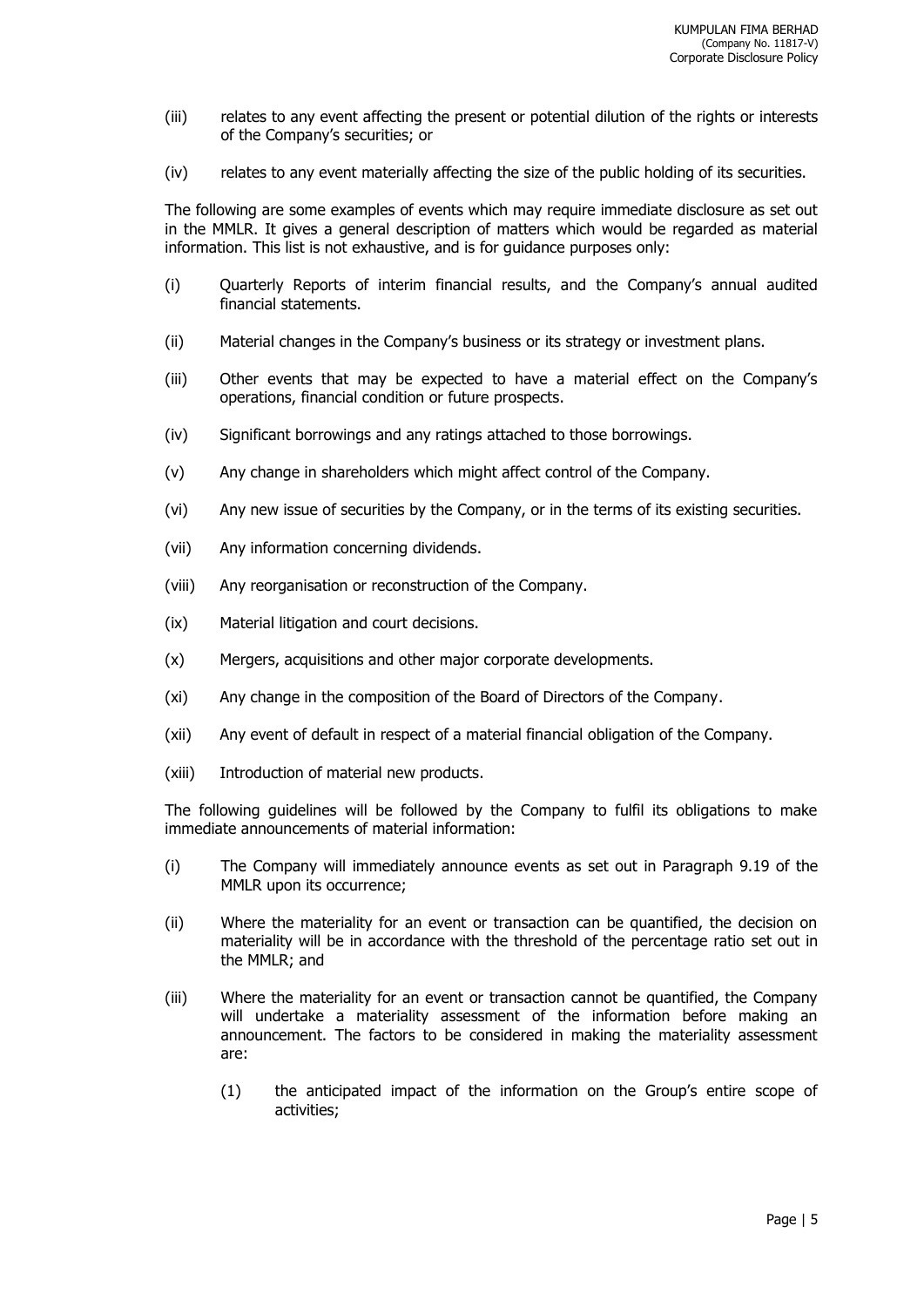- (2) the anticipated impact of the information on the Group's financial position or performance; or
- (3) the relevance of the information on the factors that determine the price of the Company's securities.

#### **7. WITHHOLDING OF MATERIAL INFORMATION**

The Company will only withhold information consistent with those as outlined in the MMLR and other applicable legislations. These include:

- (i) when such disclosure would prejudice the ability of the Company to pursue its corporate objectives.
- (ii) when the facts are in a state of flux and a more appropriate moment for disclosure is imminent.
- (iii) where company or securities laws may restrict the extent of permissible disclosure before or during a public offering of securities or a solicitation of proxies.

Whenever the information is being temporarily withheld, the Company must ensure that strict confidentiality is maintained.

#### **8. DISCLOSURE PRINCIPLES**

The Company will adhere to the following disclosure principles by complying to release all material information under the MMLR and other applicable legislations, and in the following manner:

- (i) Material information will be announced immediately to Bursa Malaysia first and then made publicly available.
- (ii) All investor must have equal access to material information.
- (iii) Consistent approach to materiality.
- (iv) Material information to be temporarily kept confidential if detrimental to the interest of the Company until a Disclosure Committee determines it is appropriate to publicly disclose or that the Company has a legal obligation to do so.
- (v) Content of disclosure must be factual and non-speculative.
- (vi) Immediate correction of material error in disclosure if an earlier disclosure contained a material error at the time it was originally released/distributed.

# **9. PUBLIC DISCLOSURE MATERIALS**

Public disclosure materials must:

- (i) Seek input from a Disclosure Committee and/or other person designated by the Disclosure Committee.
- (ii) Be approved by a Disclosure Committee.
- (iii) Be vetted for content, bearing in mind confidentiality and/or approval obligations contained in existing contractual obligations, if any.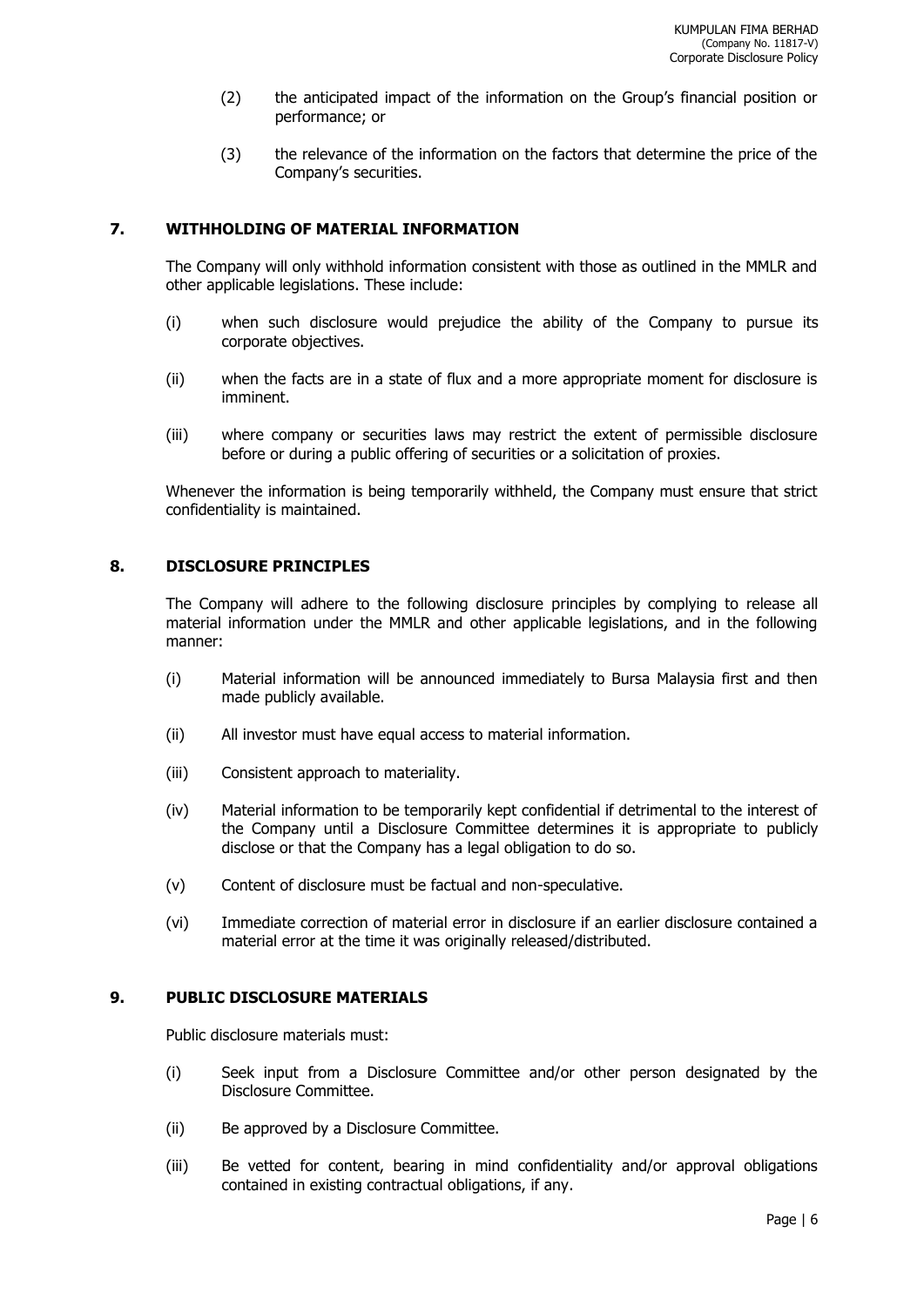(iv) For press release, include the name and contact details of at least one representative designated by a Disclosure Committee to communicate with the investment community and/or the media.

### **10. PROCEDURES FOR DISCLOSURE**

- (i) All releases of announcements of material information to Bursa Malaysia will be managed by the Company Secretaries.
- (ii) The Group Secretarial, the appointed adviser and appointed investment bank, where applicable will draft the announcement to be reviewed by the Disclosure Committee to ensure compliance and accuracy of the contents.
- (iii) The finance, legal or other relevant divisions/departments may be required to review or verify data, as and when necessary.
- (iv) Approval by the Disclosure Committee or their designate person will be obtained before the announcement is released. The release of announcements to Bursa Malaysia will be made in accordance with the MMLR.
- (v) Once the announcements or press releases have been made, it must also be posted and made available on the corporate website.
- (vi) When required, the Company will file a material report with Bursa Malaysia.
- (vii) The Disclosure Committee is responsible for keeping the Board informed of all material developments and significant information disseminated to the public.

#### **11. MISREPRESENTATIONS AND ACCIDENTAL DISCLOSURE**

In the event it is found that material information has been leaked, or there has been accidental disclosure or a misrepresentation in information publicly disclosed by the Company, or is materially erroneous or if there was or may have been a failure to make timely disclosure of material information, the Disclosure Committee should be informed promptly.

Upon carrying out a reasonable investigation on the information, the Disclosure Committee must take immediate steps to ensure that the material information, or correction thereafter, is promptly disclosed in accordance with the MMLR and other applicable legislation.

# **12. UNUSUAL MARKET ACTIVITY**

The Company will undertake due enquiry when there is unusual trading activity or price movement of the Company's securities irrespective whether a written Unusual Market Activity query is issued by Bursa Malaysia. The due enquiry will be undertaken with the relevant persons in order to determine the cause and thereafter to issue a clarifying announcement to Bursa Malaysia.

#### **13. MARKET RUMOURS**

The Company's general policy is not to comment, either affirmatively or negatively, on rumours unless they appear to contain material information, or may be expected to affect the price of KFima's securities or trading activity in those securities.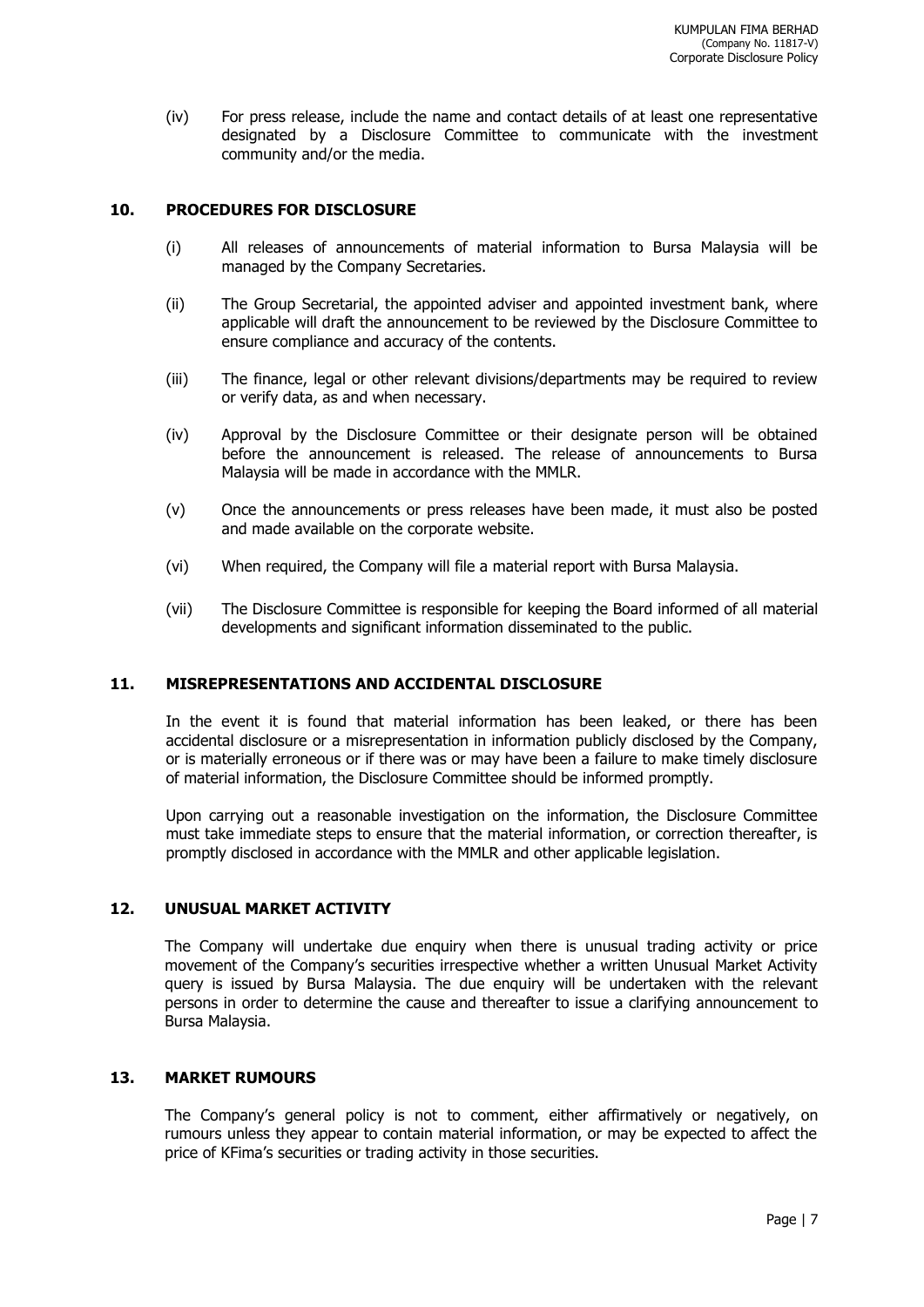When a report or rumours about the Company contains material errors, the Disclosure Committee shall consider the matter and undertake due enquiry before deciding on the form of statement to be made regarding the rumours or report.

If the Company is requested by Bursa Malaysia or other regulatory authorities to make a statement on a rumour or otherwise, such request should be discussed by the Disclosure Committee and a determination shall be made as to the obligation of the Company to make such a statement.

This Disclosure Policy also applies to rumours on the internet, social media and other electronic communication. Employees should not respond to rumours, and all rumours should be referred to the Disclosure Committee for appropriate action.

# **14. INSIDER TRADING**

Pursuant to the Capital Markets and Services Act 2007 ("CMSA"), a person is an "insider" if that person:

- (i) possesses information that is not generally available, which on becoming generally available, a reasonable person would expect it to have a material effect on the price or value of the securities; and
- (ii) know or ought reasonably to know that the information is not generally available.

The restriction of insider trading is governed by Section 188 of the CMSA and Paragraph 9.14 and 9.15 of the MMLR. An insider must not:

- (i) acquire or dispose of the securities of the Company, or enter into an arrangement for or with a view to the acquisition or disposal of the securities of the Company; or
- (ii) procure, directly or indirectly, an acquisition or disposal of, or the entering into an agreement for or with a view to the acquisition or disposal of the securities of the Company, on the basis of the material information which is not known to the investing public.

Directors and employees of the Company and subsidiaries with insider knowledge of undisclosed material information are prohibited from trading in the Company's securities until after the information has been publicly disclosed.

#### **15. COMMUNICATIONS WITH FINANCIAL ANALYSTS, MEDIA AND INVESTING PUBLIC**

- (i) The authorised spokesperson(s) is permitted to participate in briefing sessions with financial analysts, media and investing public on behalf of the Company.
- (ii) Persons who are authorised by the authorised spokesperson(s) to speak at briefings or interviews, must forward the briefing materials/information and obtain approval/clearance from the Disclosure Committee before the actual briefing or interview.
- (iii) The Company will provide only factual and non-speculative information during such briefings.
- (iv) If material non-public information is inadvertently disclosed at such a briefing, the Company will take immediate action to achieve broad public dissemination of the information in accordance with all applicable legal and regulatory requirements.